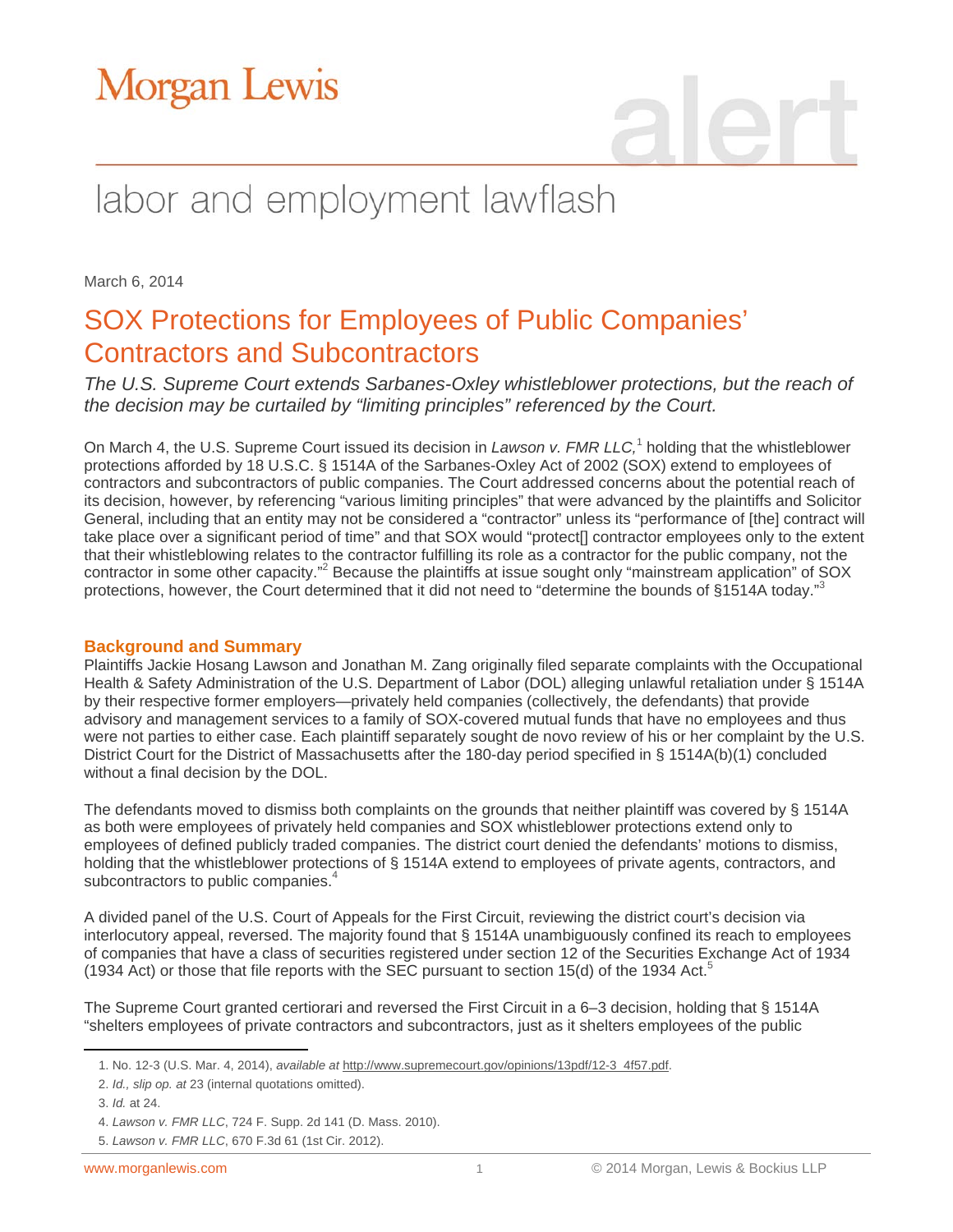company served by the contractors and subcontractors."<sup>6</sup> Justice Ruth Bader Ginsburg, writing for the majority, based this decision on several factors, including the fact that the majority of mutual funds are public companies with no employees; therefore any purported whistleblowing must be made by an employee on "another company's payroll." Justice Ginsburg reasoned that, if § 1514A did not apply to these employees, all possible persons equipped to raise concerns of fraud on investors with respect to such mutual funds would be left unprotected by SOX. The majority believed that such a reading of the statute would be contrary to Congress's intent to protect and encourage corporate whistleblowers in the wake of the Enron scandal. Justice Antonin Scalia, joined by Justice Clarence Thomas, concurred in principal part and in the majority's judgment.

Justice Sonia Sotomayor, joined by Justice Anthony Kennedy and Justice Samuel Alito, authored a strong dissent, arguing that the majority's interpretation of § 1514A gives it a "stunning reach."<sup>7</sup> Indeed, in reaching such a decision, the dissent argued that the majority's holding expanded the definition of "employee" well beyond reason and included the household employees of the millions of people who work for public companies as well as any employee of a private business that contracts to perform work for a public company. The dissent offered as an example a babysitter being afforded SOX whistleblower protections after experiencing retaliation by a parent, who happens to work for a public company, for reporting that the parent's teenage son may have participated in Internet fraud. This, Justice Sotomayor argued, is an absurd result and is "not the statue Congress wrote."<sup>8</sup>

#### **The Court's Reference to Limiting Principles**

To address concerns that extending coverage to any employee of any contractor would extend SOX too far, the majority acknowledged that both the plaintiffs and the Solicitor General identified various "limiting principles" that could be applied to resolve this issue. The plaintiffs argued that "in 'common parlance,' the term 'contractor' does not extend to every fleeting business relationship."<sup>9</sup> Rather, the term "refers to a party whose performance of a contract will take place over a significant period of time."<sup>10</sup>

In addition, the Solicitor General argued that § 1514A should only protect employees to the extent that their whistleblowing relates to "the contractor fulfilling its role as contractor for the public company, not to the contractor in some other capacity."<sup>11</sup>

Ultimately, the Court declined to rule on the precise bounds of § 1514A in *Lawson* because it determined that the plaintiffs fell within a "mainstream application" of SOX in that they alleged retaliation after reporting alleged fraudulent practices that would directly implicate the mutual funds' shareholders.

Although Justice Scalia, joined by Justice Thomas, concurred with the majority in principal part and in the judgment, Justice Scalia specifically disagreed "with the Court's acceptance of the possible validity of the Government's suggestion that §1514A protects contractor employees only to the extent that their whistleblowing relates to the contractor fulfilling its role as a contractor for the public company. $12$ 

#### **Practical Implications and Conclusions**

The Supreme Court's decision in *Lawson* makes it clear that if a private company performs sufficient work for a public company to be considered a contractor or subcontractor and if an employee of the contractor or subcontractor engages in SOX-protected activity with respect to the contractor's or subcontractor's work for that public company, the employee will be afforded whistleblower protections under § 1514A. The scope and application of the "limiting principles" invoked by the Court likely will be the subject of subsequent litigation.

 $\overline{a}$ 

<sup>6.</sup> *Lawson*, No. 12-3, slip op. at 2.

<sup>7.</sup> *Id*. at 2 (Sotomayor, J., dissenting).

<sup>8.</sup> *Id*. at 20 (Sotomayor, J., dissenting).

<sup>9.</sup> *Id.* at 23.

<sup>10.</sup> *Id*. (internal quotations omitted).

<sup>11.</sup> *Id.* (internal quotations omitted).

<sup>12.</sup> *Id.* at 3 (Scalia, J., concurring).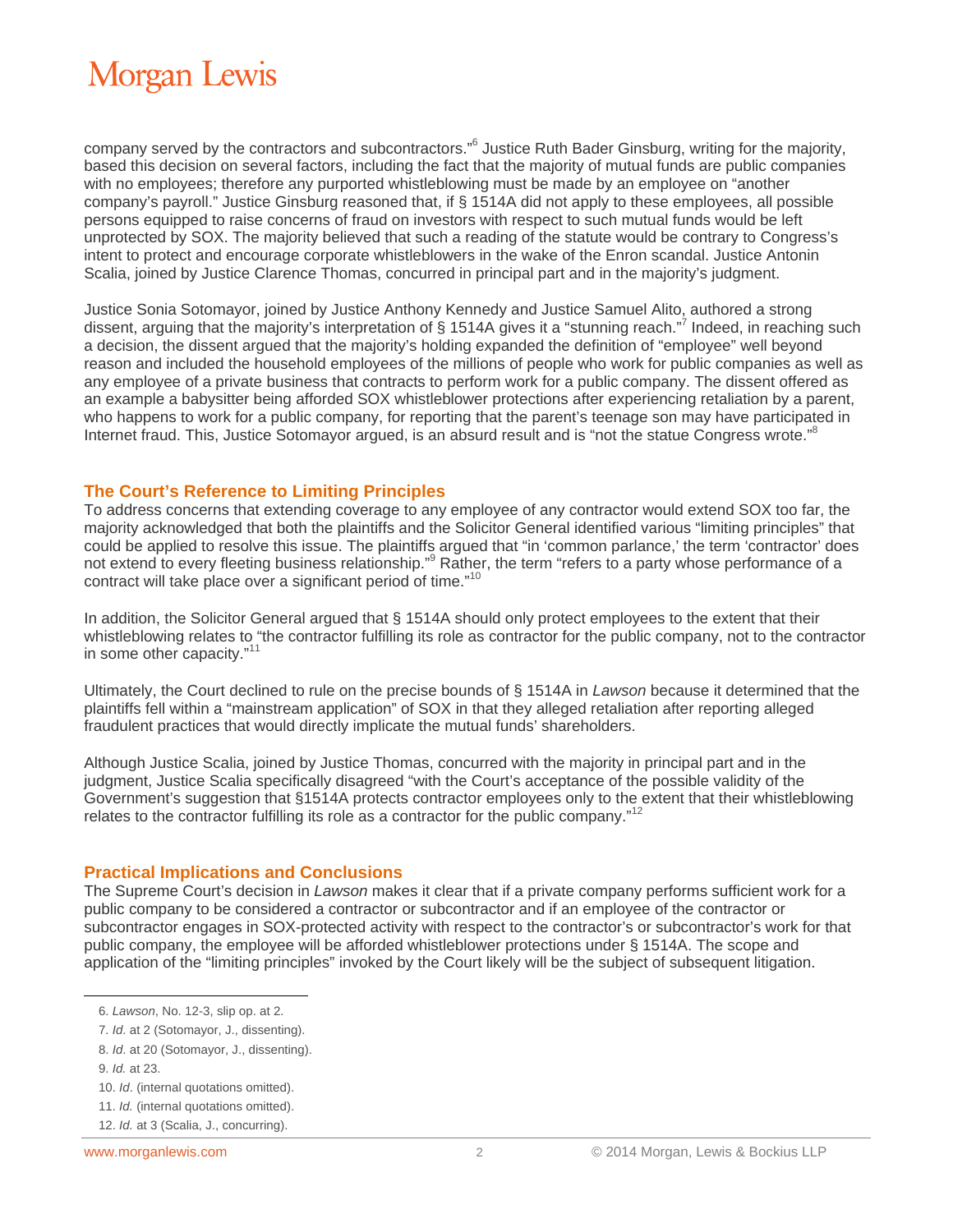Additionally, the Supreme Court did not address whether **individual** independent contractors of a public company would be afforded whistleblower protections under SOX. Rather, the Court decided only whether **employees** of a public company's contractors or subcontractors are protected.

Public companies should look to review and update their current whistleblower policies and procedures to provide for the reporting and handling of concerns raised by employees of contractors and subcontractors and prohibit retaliation against employees of contractors and subcontractors who report covered concerns.

Public companies also should review their contractor relationships to ensure that contractors have adequate whistleblower policies and procedures. In addition, public companies should consider including antiretaliation requirements in their contracts and should allocate responsibility for claims of retaliation by contractor or subcontractor employees.

Finally, private companies that conduct business with public companies should, if they have not already done so, consider adopting whistleblower policies and procedures for the reporting and handling of violations of law or policy as well as prohibitions on retaliation against employees who report such concerns.

#### **Contacts**

If you have any questions or would like more information on the issues discussed in this LawFlash, please contact any of the following Morgan Lewis lawyers:

| <b>Dallas</b><br>Allyson N. Ho                               | 214.466.4180                 | aho@morganlewis.com                                     |
|--------------------------------------------------------------|------------------------------|---------------------------------------------------------|
| <b>Irvine</b><br>Daryl S. Landy                              | 949.399.7122                 | dlandy@morganlewis.com                                  |
| <b>New York</b><br>Andrew J. Schaffran<br>Samuel S. Shaulson | 212.309.6380<br>212.309.6718 | dschaffran@morganlewis.com<br>sshaulson@morganlewis.com |
| Philadelphia<br>Sarah E. Bouchard<br>Joseph J. Costello      | 215.963.5077<br>215.963.5295 | sbouchard@morganlewis.com<br>jcostello@morganlewis.com  |
| <b>Princeton</b><br>Thomas A. Linthorst                      | 609.919.6642                 | tlinthorst@morganlewis.com                              |

#### About Morgan Lewis's Labor and Employment Practice

Morgan Lewis's internationally recognized Labor and Employment Practice, which includes more than 270 lawyers across the United States, Europe, and Asia, helps employers successfully navigate the ever-changing landscape of federal, state, and local laws and regulations that govern the workplace. Our record of success in employment litigation matters—including systemic employment, wage and hour, ERISA, unfair competition, whistleblower, and individual employee litigation—has led *The American Lawyer* to recognize our practice as a winner or finalist in each of its last five Litigation Department of the Year awards for Labor and Employment. We also provide strategic advice and counseling on labor-management relations, workplace policies and practices at every stage of the employment relationship, occupational safety and health, workforce change, global workforce management, immigration, and workplace training. Our practice includes seven attorneys named Client Service All-Stars by BTI (2014), and our team is ranked in Band 1 for Nationwide Labor and Employment and Nationwide ERISA Litigation by *Chambers USA* (2013) and is ranked in the top tier by *The Legal 500* for ERISA Litigation, Labor and Employment Litigation, Labor-Management Relations, and Workplace and Employment Counseling (2013). Learn more about the firm's Labor and Employment Practice at www.morganlewis.com/laborandemployment.